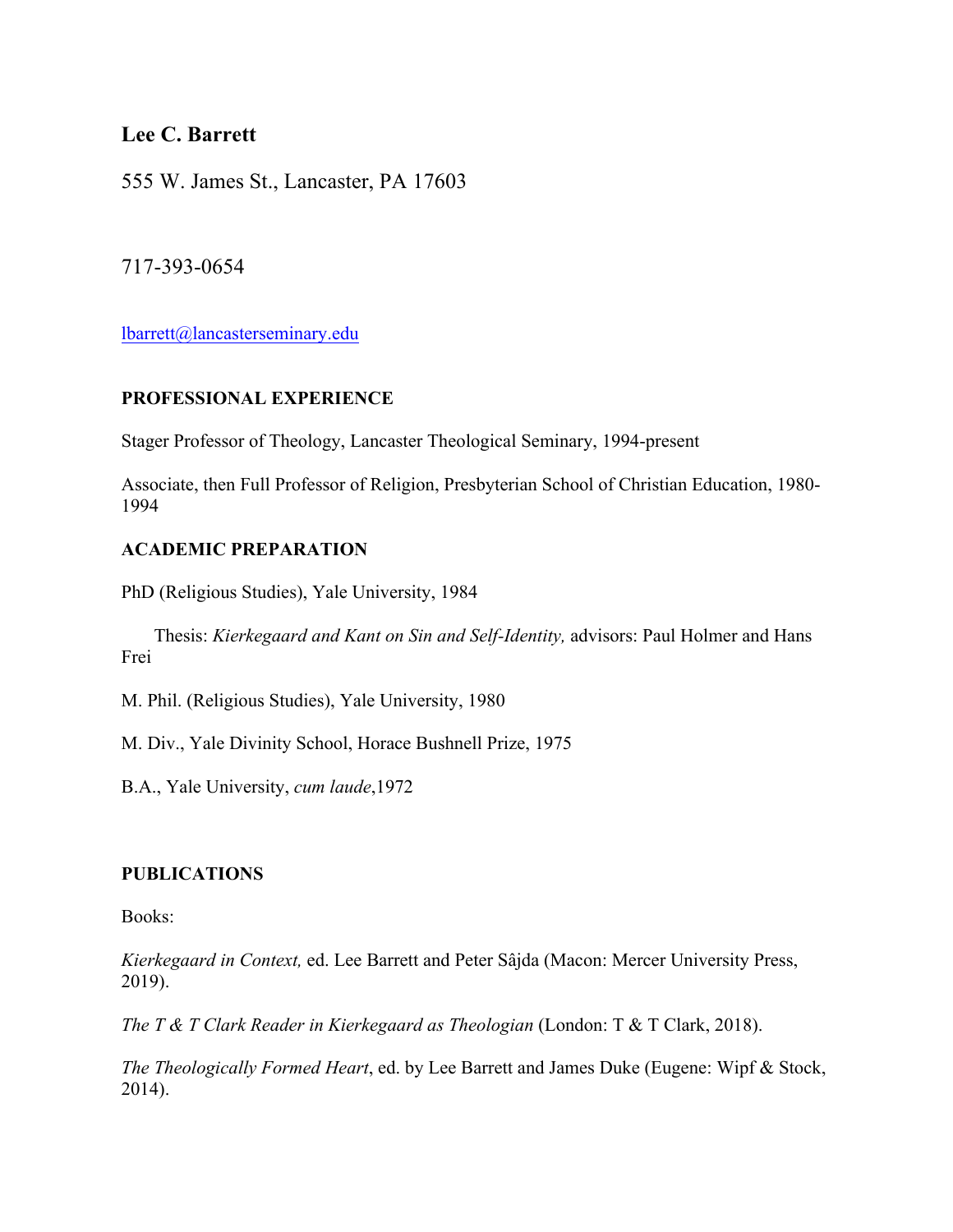*Eros and Self-Emptying: The Intersections of Augustine and Kierkegaard* (Grand Rapids: Eerdmans, 2013).

*On Kierkegaard and the Truth*, by Paul Holmer, ed. by Lee Barrett and David Gouwens (Eugene: Cascade Books, 2011-12).

*Communicating the Faith Indirectly*, by Paul Holmer, ed. by Lee Barrett and David Gouwens (Eugene: Cascade Books, 2011-12).

*Thinking the Faith with Passion*, by Paul Holmer, ed. by Lee Barrett and David Gouwens (Eugene: Cascade Books, 2011-12).

*Foundations of Modern Theology: Kierkegaard* (Nashville: Abingdon, 2010).

*Kierkegaard Research: Sources, Reception and Resources*, vol. I, tome 1, *Kierkegaard and the Bible: The Old Testament*, ed. by Lee Barrett and Jon Stewart, (Franham, UK: Ashgate, 2010).

*Kierkegaard Research: Sources, Reception and Resources*, vol. I, tome 2, *Kierkegaard and the Bible: The New Testament*, ed. by Lee Barrett and Jon Stewart (Franham, UK: Ashgate, 2010).

*The Heidelberg Catechism*, translated with introduction by Lee Barrett (Cleveland: Pilgrim Press, 2007).

### Articles:

"An Immediate Stage on the Way to the Religious Life," in *International Kierkegaard Commentary: Two Ages*, ed. Robert Perkins (Macon: Mercer University Press, 1984).

"Kierkegaard's Anxiety and the Augustinian Doctrine of Original Sin," in *International Kierkegaard Commentary:The Concept of Anxiety*, ed. Robert Perkins (Macon: Mercer University Press, 1985).

"Theology as Grammar: Regulative Principles or Paradigms and Practices?" *Modern Theology* 4 (1988).

"The Paradox of Faith in Kierkegaard's *Philosophical Fragments*, in *International Kierkegaard Commentary: Philosophical Fragments*, ed. Robert Perkins (Macon: Mercer University Press, 1994).

"Subjectivity Is (Un)Truth," in *International Kierkegaard Commentary: Concluding Unscientific Postscript*, ed. Robert Perkins (Macon: Mercer University Press, 1997).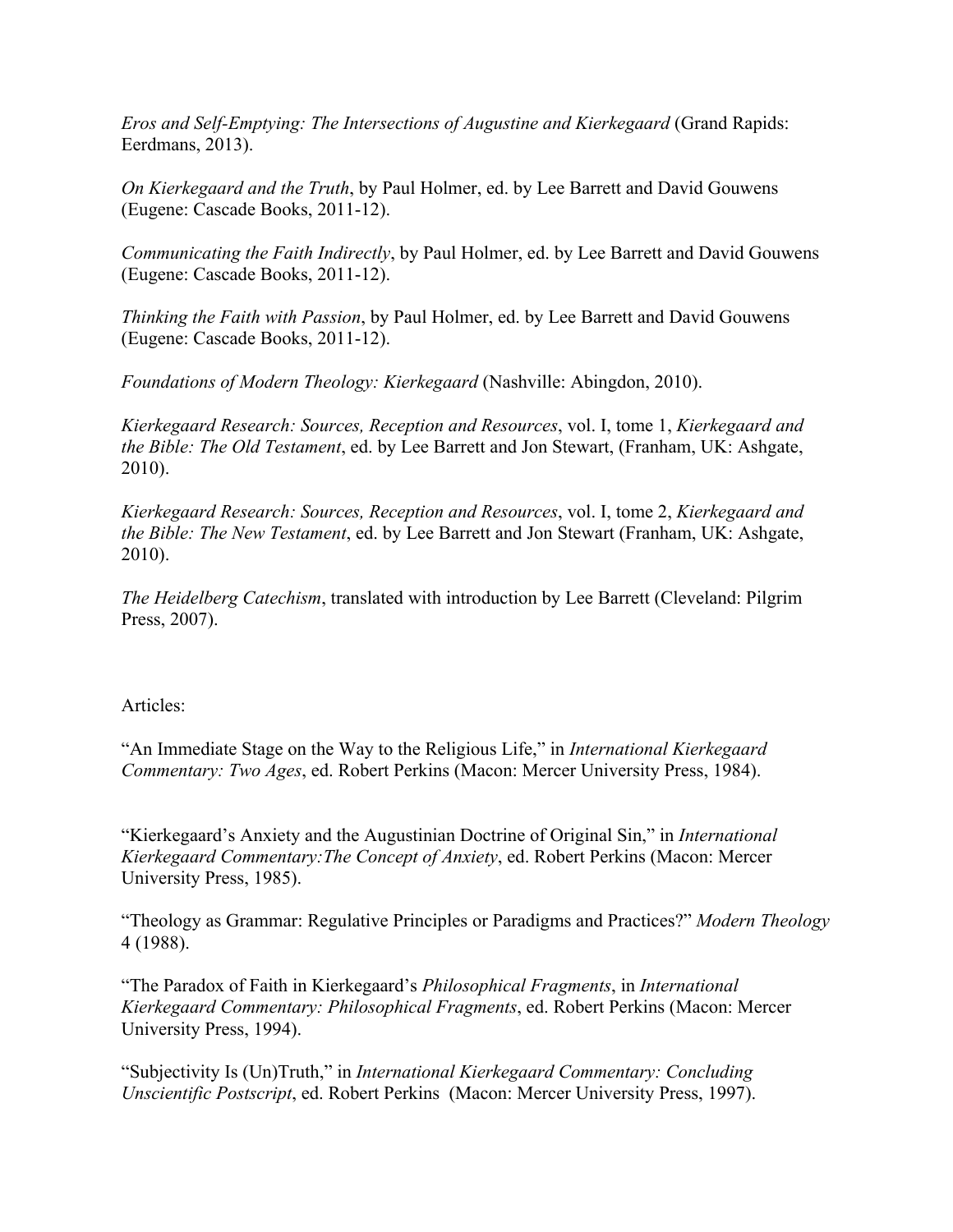Volume consultant, *International Kierkegaard Commentary: Works of Love*, ed. Robert Perkins (Macon: Mercer University Press, 1999).

"The Neighbor's Material and Social Well-Being in Kierkegaard's *Works of Love*, in *International Kierkegaard Commentary: Works of Love*, ed. Robert Perkins (Macon: Mercer University Press, 1999).

"Authorial Voices and the Limits of Communication in Kierkegaard's Signed Literature," in *International Kierkegaard Commentary: For Self-Examination and Judge for Yourself!* ed. Robert Perkins (Macon: Mercer University Press, 2002).

"Faith, Works, and the Uses of the Law," in *International Kierkegaard Commentary: For Self-Examination and Judge for Yourself!* ed. Robert Perkins (Macon: Mercer University Press, 2002).

"The Joy in the Cross: Kierkegaard's Appropriation of Lutheran Christology," in *International Kierkegaard Commentary: Upbuilding Discourses in Various Spirits*, ed. Robert Perkins (Mercer University Press: Macon, 2005).

"What Should We Make of Non-Christian Religions?" in *On the Way*, ed. Frederick Trost (Minneapolis: Kirk House Publishers, 2005).

"The Reception of *Philosophical Fragments* in the English Language," in *Kierkegaard Studies Yearbook*, ed. Niels Cappelørn (Berlin: Walter de Gruyter, 2005).

"Christology in the Continental and European Reformations," in *Who Do You Say That I Am?* ed. Scott Paeth (Cleveland: Pilgrim Press, 2006).

Volume consultant, *Three Discourses on Imagined Occasions*, series ed. Robert Perkins (Macon: Mercer University Press, 2007).

Volume Consultant, *Without Authority*, Robert Perkins series editor (Macon: Mercer University Press, 2007).

"Kierkegaard and the Problem of Witnessing While Yet Being a Sinner," in *International Kierkegaard Commentary: Without Authority*, ed. Robert Perkins (Mercer University Press: Macon, 2007).

"Christ's Efficacious Love and Human Responsibility," in *International Kierkegaard Commentary: Christian Discourses*, ed. Robert Perkins (Macon: Mercer University Press, 2007).

"Bretschneider: The Tangled Legacy of Rational Supernaturalism," in *Kierkegaard and His German Contemporaries*, ed. Jon Stewart (Aldershot, England: Ashgate, 2007).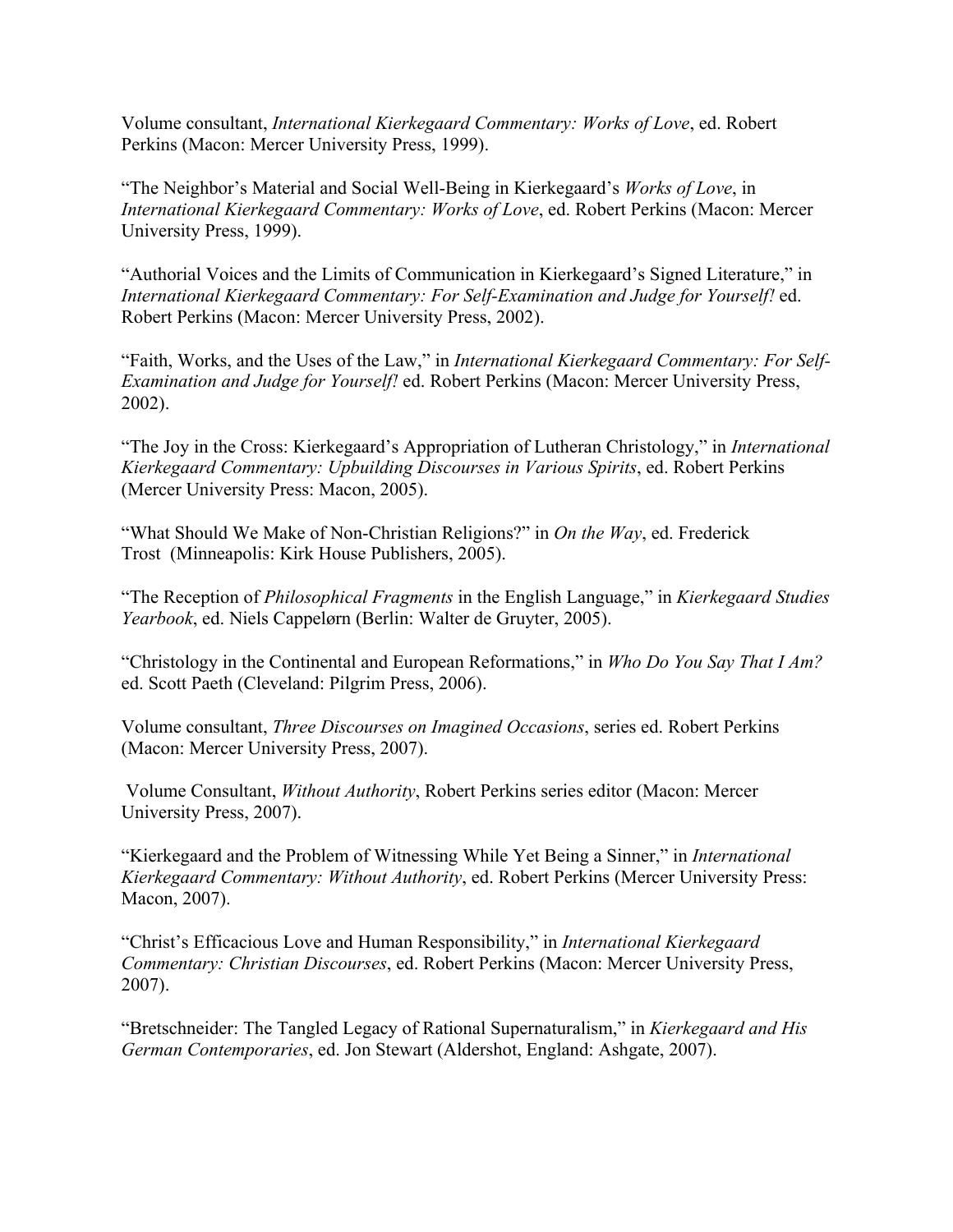"Kierkegaard and Mysticism," in *Kierkegaard and Religious Pluralism*, ed. Andrew Burgess (Eugene:Oregon: Wipf & Stock, 2007).

"Fifty Years of UCC Theology," in *Prism*, Fall, 2007.

Book Review Essay, *Kierkegaard*, by Joachim Garff, in *The Journal of the American Academy of Religion*, March, 2007.

Volume Consultant, *International Kierkegaard Commentary: The Book on Adler*, ed. Robert Perkins (Macon: Mercer University Pres, 2008).

Four exegetical essays in *Feasting on the Word,* vol. 1, ed. David Bartlett and Barbara Brown Taylor (Louisville: Westminster/John Knox, 2008).

Four exegetical essays in *Feasting on the Word*, vol. 2, ed. David Bartlett and Barbara Brown Taylor (Louisville: Westminster: John Knox Press, 2008).

"Anselm and Kierkegaard," in *Kierkegaard and the Theological Traditions*, ed. Jon Stewart (Aldershot: Ashgate, 2008).

"Kierkegaard's Appropriation of Jacob Boehm," in *Kierkegaard and the Theological Traditions*, ed. Jon Stewart (Aldershot: Ashgate, 2008).

"Kierkegaard's Reception in the United States," in *Kierkegaard's Reception*, ed. Jon Stewart (Aldershot: Ashgate, 2008).

"Von Balthasar and the Reformed Tradition," in *Theological Aesthetics*, ed. Oleg Byskov (Aldershot: Ashgate, 2008).

"Kierkegaard on Doctrine," in *Zeitschrift für Neuere Theologiegeschichte* (Berlin: De Gruyter, 2008).

"Kierkegaard on the Crucifixion Narratives," in *Kierkegaard Research: Sources, Reception and Resources*, vol. I, tome 2, *Kierkegaard and the Bible: The New Testament* ed. by Lee Barrett (Franham, UK: Ashgate, 2010).

"Kierkegaard on the Resurrection Narratives," in *Kierkegaard Research: Sources, Reception and Resources*, vol. I, tome 2, *Kierkegaard and the Bible: The New Testament* ed. by Lee Barrett (Franham, UK: Ashgate, 2010).

"Kierkegaard's Use of the Anna and Simeon Story," in *Kierkegaard Research: Sources, Reception and Resources*, vol. I, tome 2, *Kierkegaard and the Bible: The New Testament*, ed. by Lee Barrett (Franham, UK: Ashgate, 2010).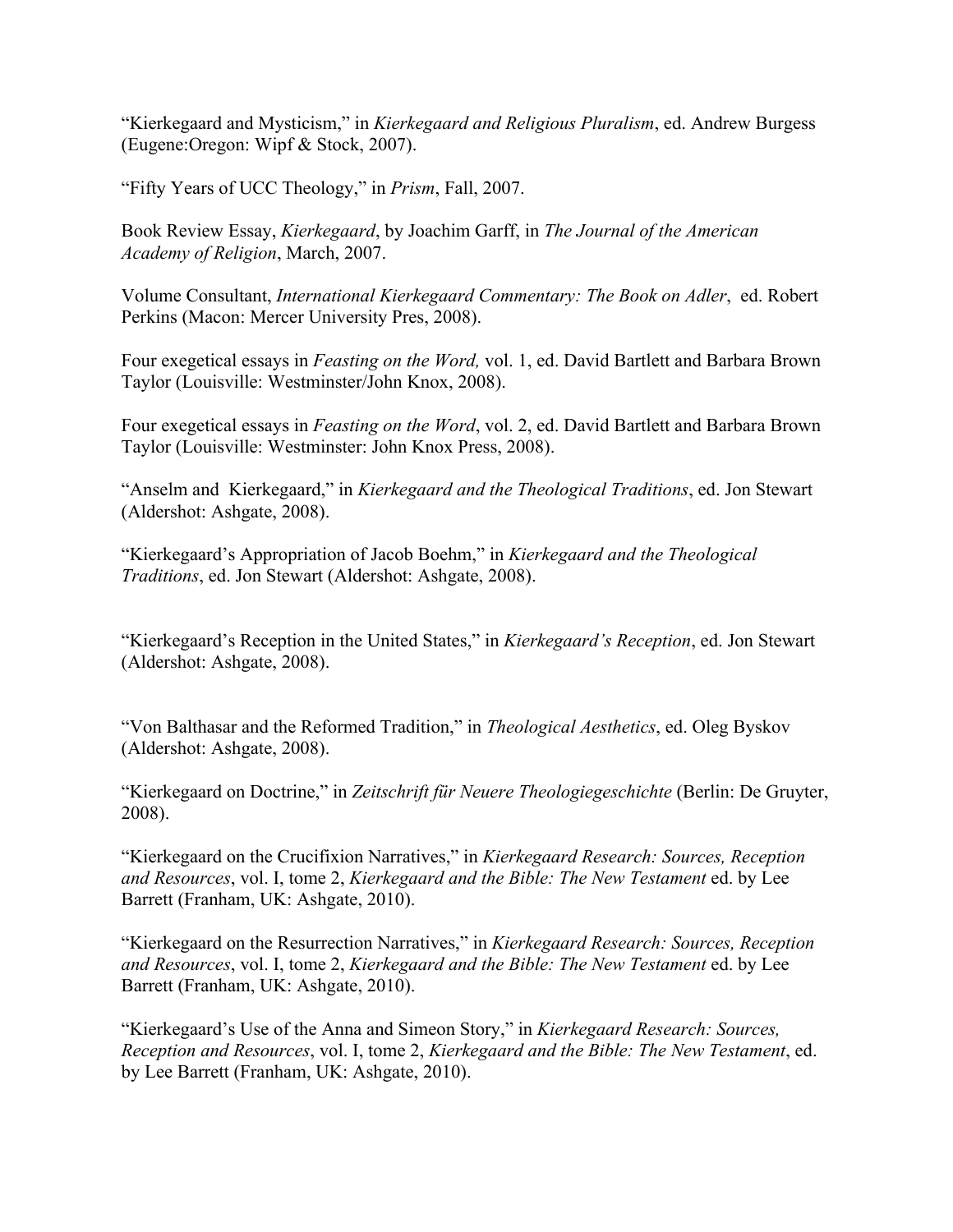"Kierkegaard on the Sermon on the Mount," in *Kierkegaard Research: Sources, Reception and Resources*, vol. I, tome 2, *Kierkegaard and the Bible: The New Testament* , ed. by Lee Barrett (Franham, UK: Ashgate, 2010).

"Barth's Appropriation of Kierkegaard," in *Kierkegaard Research: Sources, Reception and Resources*, vol. 6, tome 1, *Kierkegaard and Modern Theologians*, ed. by Jon Stewart (Franham, UK: Ashgate, 2010).

"Tillich's Appropriation of Kierkegaard," in *Kierkegaard Research: Sources, Reception and Resources*, vol. 6, tome 1, *Kierkegaard and Modern Theologians*, ed. by Jon Stewart (Franham, UK: Ashgate, 2010).

"Divine Governance in Kierkegaard's *The Point of View*," in *The Point of View: The International Kierkegaard Commentary*, ed. by Robert Perkins (Macon: Mercer University Press, 2010).

"Hans Lassen Martensen as Theologian of the Incarnation," in *H. L. Martensen: Philosopher and Theologian*, ed. by Jon Stewart (Copenhagen: C. A. Reitzel, 2010).

"Doctrines and Undecidability," *Toronto Journal of Theology*, Spring 2010.

"Atonement/Reconciliation," *in Kierkegaard Research: Sources, Reception and Resources,*  vol. 15, tome 1, Kierkegaard's Concepts, ed. by Jon Stewart (Franham, UK: Ashgate, 2013).

"Kierkegaard as Theologian," in *The Oxford Handbook of Kierkegaard*, ed. by John Lippitt and George Pattison (Oxford: Oxford University Press, 2013).

"Kierkegaard and Biblical Studies," in *A Companion to Kierkegaard*, ed. by John Stewart (Oxford: Wiley-Blackwell, 2015).

"Kierkegaard's Appropriation and Critique of Luther and Lutheranism," in *A Companion to Kierkegaard*, ed. by John Stewart (Oxford: Wiley-Blackwell, 2015).

"Moral Implications of Augustine's Philosophical and Spiritual Journey in His *Confessions*," co-authored with Michal Valčo and Roman Kralik, in *Communications*, Zilina, Slovakia, 2015.

"Kierkegaard and Tauler," *Toronto Journal of Theology*, Spring 2016.

"Martensen's Aesthetics," *Etudios Kierkegaardianos*, Spring 2017.

"Kierkegaard and the Relation of Hermeneutics and Cultural Criticism," *Toronto Journal of Theology*, Spring 2018.

"Review Essay: *Augustine*, by Robin Lane Fox," *Journal of Augustinian Studies*, 2018.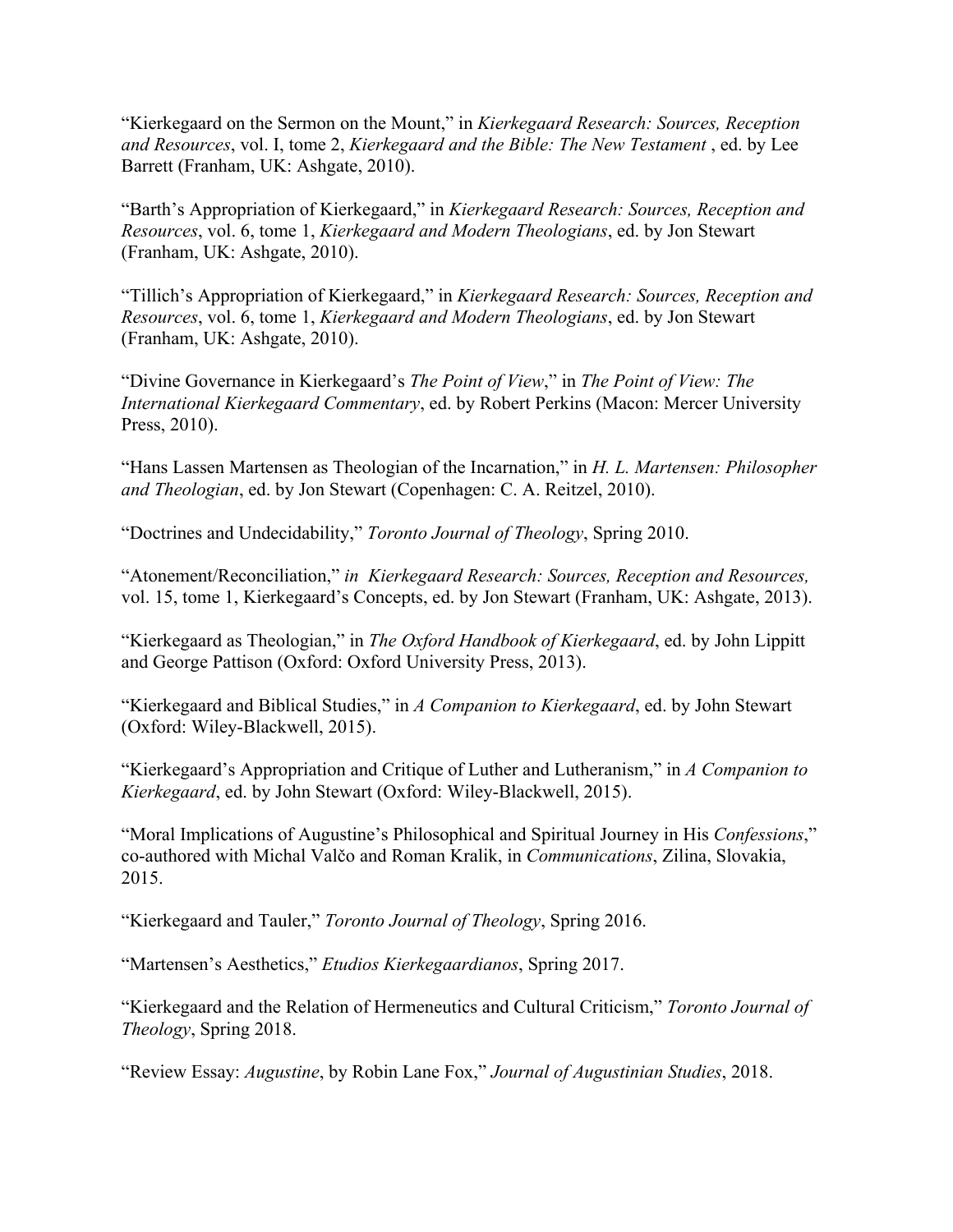"Kierkegaard and Doctrine," in *A Handbook of Kierkegaard as Theologian*, ed. David Gouwens, (Oxford: T & T Clark, 2019).

"Kierkegaard's Theological Reception and Legacy," in *A Handbook of Kierkegaard as Theologian*, ed. David Gouwens,( Oxford: T & T Clark, 2019).

"Kierkegaard's Passionate Method," in *The Kierkegaardian Mind*, ed. by Adam Bubin, Eleanor Helms, and Patrick Stokes (London: Blackwell, 2019).

"Nineteenth Century Protestant Aesthetics," in *A Handbook of Protestant Theological Aesthetics*, ed. by Sarah Covington (London: Blackwell, 2019).

"Kierkegaard on Revelation," in *The Oxford Handbook of Divine Revelation*, ed. by Balázs Mezei, Francesca Murphy, and Kenneth Oakes (Oxford: Oxford University Press, 2019).

"The Beauty of the Cross, in *Participation* (Spring, 2019).

"Kierkegaard's Trinitarian Pathos," in *Kierkegaard in Context,* ed. Lee Barrett and Peter Sâjda (Macon: Mercer University Press, 2019).

"Can There Be a Politics of Love?" in *Truth is Subjectivity*, ed. Silvia Walsh Perkins, Macon: Mercer University Press, 2019.

"Jacques Maritain: Existential Thomist or Thomistic Existentialist?" in *Idealism and Existentialism*, ed. Jon Stewart (London: Palgrave, 2019).

In addition, I have written many book reviews, evaluated many manuscripts for publication, supervised many dissertations in a variety of countries, and delivered many academic papers.

### **SERVICE TO THE ACADEMY:**

President, Søren Kierkegaard Society, 2006-2009.

Secretary/Treasurer, Søren Kierkegaard Society, 1998-2004.

Co-Chair, Kierkegaard, Religion, and Culture Group, American Academy of Religion, 2004- 2006; 2018 – present.

Steering Committee, Kierkegaard, Religion, and Culture Group, American Academy of Religion, 2000-2006; 2018-present.

Editorial Consultant: *Kierkegaard Research: Sources, Receptions, and Resources*, 2008 present.